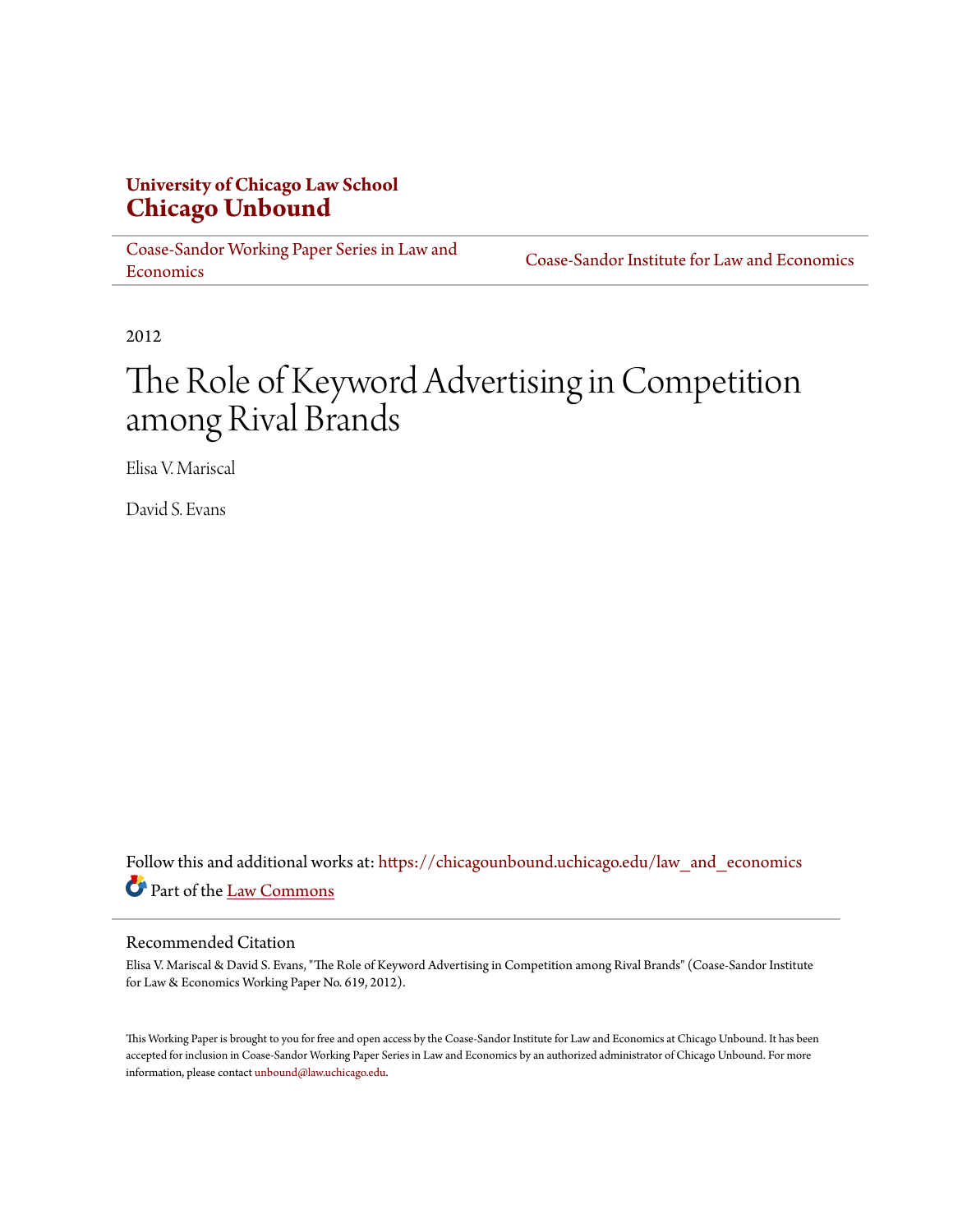# CHICAGO

# **INSTITUTE FOR LAW AND ECONOMICS WORKING PAPER NO. 619 (2D SERIES)**



# The Role of Keyword Adversiting in Competition among Rival Brands

*David S. Evans and Elisa V. Mariscal*

# **THE LAW SCHOOL THE UNIVERSITY OF CHICAGO**

November 2012

This paper can be downloaded without charge at: The University of Chicago, Institute for Law and Economics Working Paper Series Index: http://www.law.uchicago.edu/Lawecon/index.html and at the Social Science Research Network Electronic Paper Collection.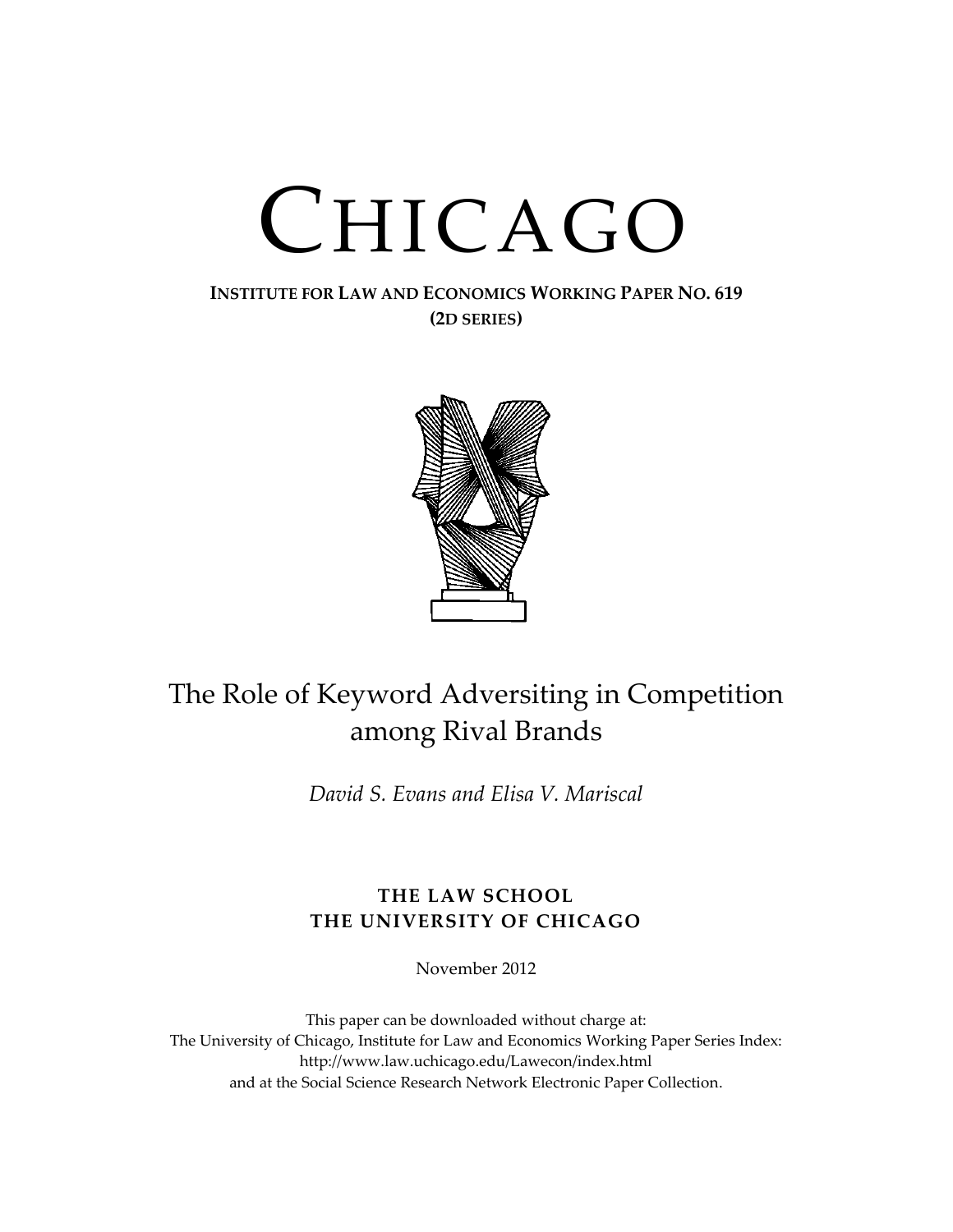# **The Role of Keyword!Advertising in Competition among Rival Brands**

David S. Evans and Elisa V. Mariscal<sup>∗</sup>

#### **5 September 2012**

#### **Contact information:**

!!!!!!!!!!!!!!!!!!!!!!!!!!!!!!!!!!!!!!!!!!!!!!!!!!!!!!!

| Evans:    | devans@marketplatforms.com    |
|-----------|-------------------------------|
| Mariscal: | emariscal@marketplatforms.com |

#### **Abstract**

This paper considers recent proposals for restricting keyword advertising using competitor brand names. Keyword advertising is similar to many other widely used and valuable methods of marketing to the customers of rivals that increase competition and facilitate entry. Queries for products or services using search engines help inform consumers about other competitive alternatives and may enable them to compare different product offerings. Economists have found overwhelmingly that this type of informative and comparative advertising benefits consumers and, conversely, that restricting such advertising harms consumers. Complainants in some recent keyword advertising cases have sought to forbid search engines from using trademarked names as keywords, claiming that this may cause confusion. We argue that most consumers are likely to benefit from keyword advertising and are unlikely to be confused by the practice. Moreover, without a careful weighing of the likely costs and benefits of this type of regulation, consumers might bear significant costs by eliminating an easy reference with which to compare existing or new products, resulting in important reductions in consumer benefits. In fact, even more narrow remedies such as case-specific penalties for causing consumer confusion could discourage search engines from offering this service to advertisers, decreasing their value to consumers as a search tool and resulting in significant harm.

<sup>∗</sup> Evans is Lecturer, University of Chicago Law School and Visiting Professor, University College London. Mariscal is Visiting Professor, Centro de Investigación y Docencia Económicas (CIDE) and Instituto Tecnológico Autónomo de México (ITAM). Both are Managing Directors at Market Platform Dynamics. They would like to thank Nicholas Giancarlo and Jeffrey Jensen for research help and Google for financial support.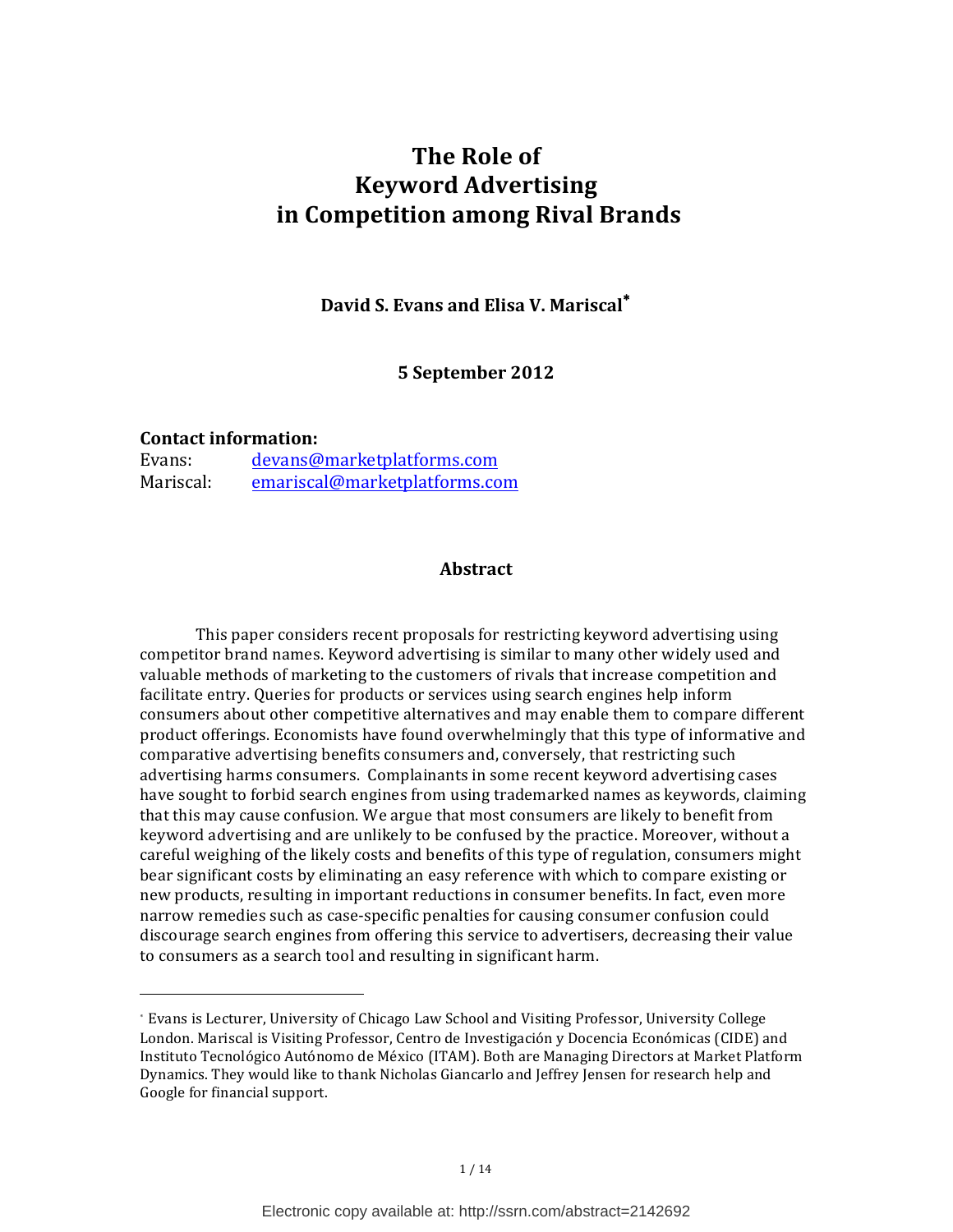#### **I. Introduction**

!!!!!!!!!!!!!!!!!!!!!!!!!!!!!!!!!!!!!!!!!!!!!!!!!!!!!!!

A consumer types the name of a brand into a search engine. In most cases, the search-results page shows two sets of results: "organic search results" and "sponsored links" or "ads." The results in the middle of the page are the "organic" search results" and they contain a set of links related to the brand itself as well as links to similar products that might be relevant to the consumer's query. The search result page might also show "sponsored links," which are advertisements that appear on the top and to the right of organic search results. These advertisements often contain links to the brand and to places where consumers can buy the brand. The sponsored links are generated through the keyword-bidding process used by search engines to sell ad space on the search-results page.

If a competitor to the brand, like the brand itself, bids on the brand-name keyword, their ads could also appear as sponsored links. The position of the competitor advertisement on the search-results page, including whether its advertisement is presented at all, depends in part on whether the ad is relevant to a users' query, which is measured in part by the number of clicks it is likely to get, and on how much the advertiser bids on the brand-name keyword. As a result, when a consumer queries "Gucci handbag" in a search engine, she may end up seeing organic results and sponsored links for Kate Spade handbags in addition to Guccirelated links.

Should courts prohibit or limit this sort of keyword advertising against competitors? Similar questions are being posed around the world as a result of complaints by companies that search engines are infringing on the trademarks of brand holders and confusing consumers. For example, the Australian Competition and Consumer Protection Commission (ACCC) brought a case against Google in connection with the sponsored links it sells to advertisers. The case arose in part because some advertisers had bid on their competitors' names as keywords and their competitor names appeared in the heading of the advertisers' sponsored link. The ACCC alleged that Google was responsible for the content of these advertisements and that they were likely to mislead consumers in violation of Australian consumer protection law.<sup>1</sup>

 $1$  The court of first instance disagreed, holding that Google, an intermediary, should not be held responsible for the contents of these advertisements. In the court's view, ordinary and reasonable users of Google's search engine would not be confused and they would know that it was the advertisers themselves, not Google, that determined the content of the advertisements. The ACCC appealed and the court of first instance's judgment was reversed. Australia's High Court has since agreed to hear the case, and a decision is currently pending. Australian Competition and Consumer Commission v Google Inc. [2012] FCAFC 49.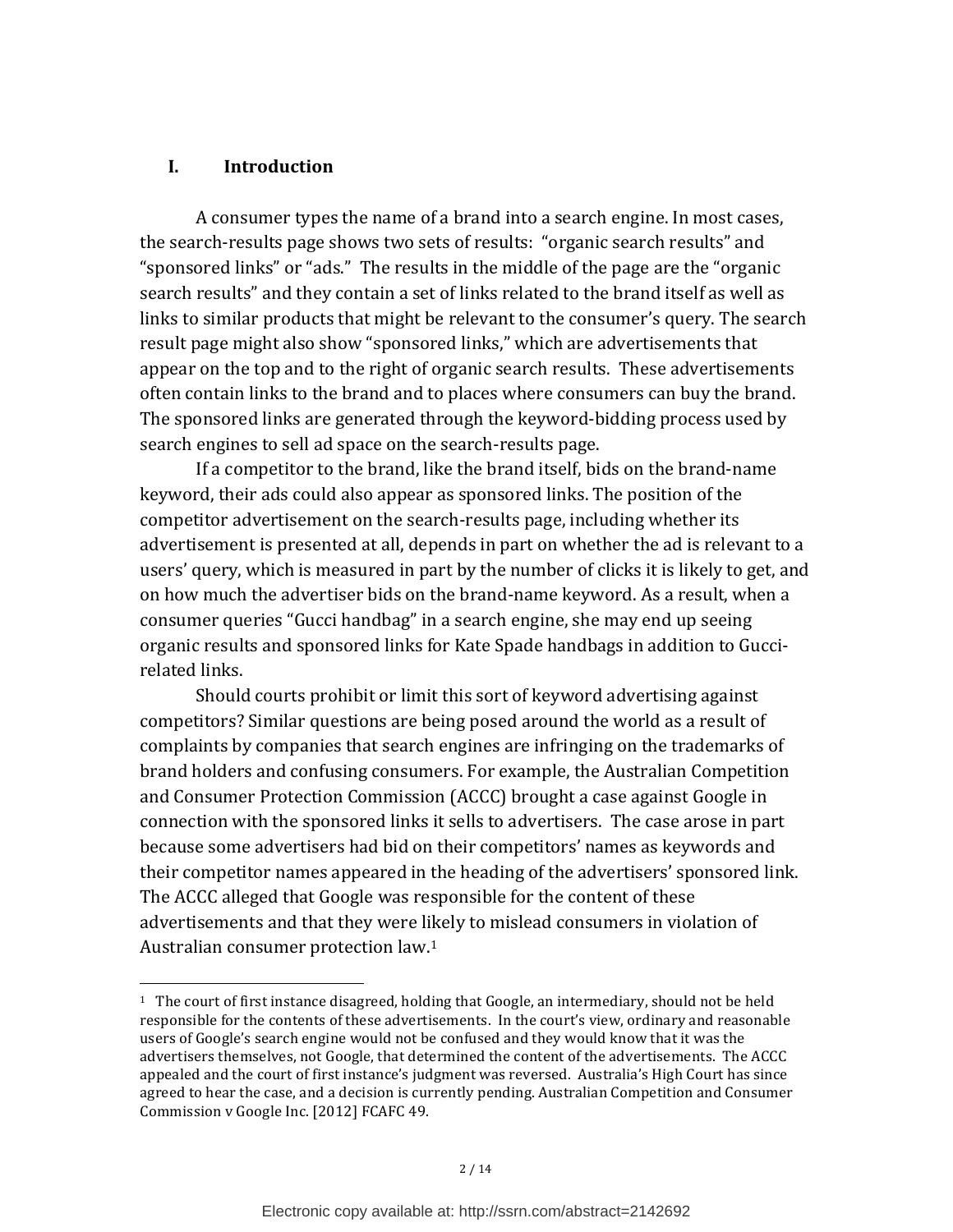This article argues that courts and regulators should be careful about limiting advertising by competitors in this situation. There is extensive empirical evidence that consumers are harmed, as a result of higher prices and poorer products, from restrictions on the ability of firms to show consumers informative and comparative advertisements.<sup>2</sup> Over the last two decades, competition authorities, courts, and legislatures have looked skeptically at efforts by firms to limit advertising by their competitors. At the same time, there is a strong presumption that consumers benefit when they obtain information on competing products in response to a query about a particular brand. Such comparative information is what consumers are often looking for and what search engines have strong financial incentives to provide.

In addition, harm from restrictions on advertising are not limited to consumers. Businesses have a keen interest in identifying who their competitors are selling to and trying to persuade those customers to switch. That is the essence of competition. Using brand names as part of keyword advertising makes it easier for firms to find consumers who would be interested in learning about their product. It thereby increases the intensity of competition for customers.

Companies can abuse keyword advertising just like any other form of advertising, but there are well-developed legal and enforcement policies to deal with companies that try to mislead and deceive consumers. Regulators need to strike a proper balance between, on the one hand, encouraging competition for consumers, including allowing messages that allow consumers to compare one product with another and, on the other hand, protecting consumers from misleading and deceptive ads while protecting brands from dilution of their trademarks. In striking that balance, courts and regulators should recognize the very important contribution that informative comparative advertising makes to competition.

## **II.** The Keyword Advertising Controversy

The basic construct of a search-results page is similar to traditional advertising-supported media. The page has content that attracts the attention of consumers, namely the organic search results that are returned in response to  $\overline{a}$ entering certain keywords. Advertisers pay to place ads on the search-results page. The search-engine company, just like any advertising intermediary, ultimately decides where to place the ads and how they are displayed.

The development of search engines has, however, created new ways for companies to reach consumers who might be more specifically interested in

<sup>!!!!!!!!!!!!!!!!!!!!!!!!!!!!!!!!!!!!!!!!!!!!!!!!!!!!!!!</sup> <sup>2</sup> Timothy Muris, "California Dental Association v Federal Trade Commission: The Revenge of Footnote 17," Supreme Court Economic Review, Vol. 8 (2000), pp. 265-310.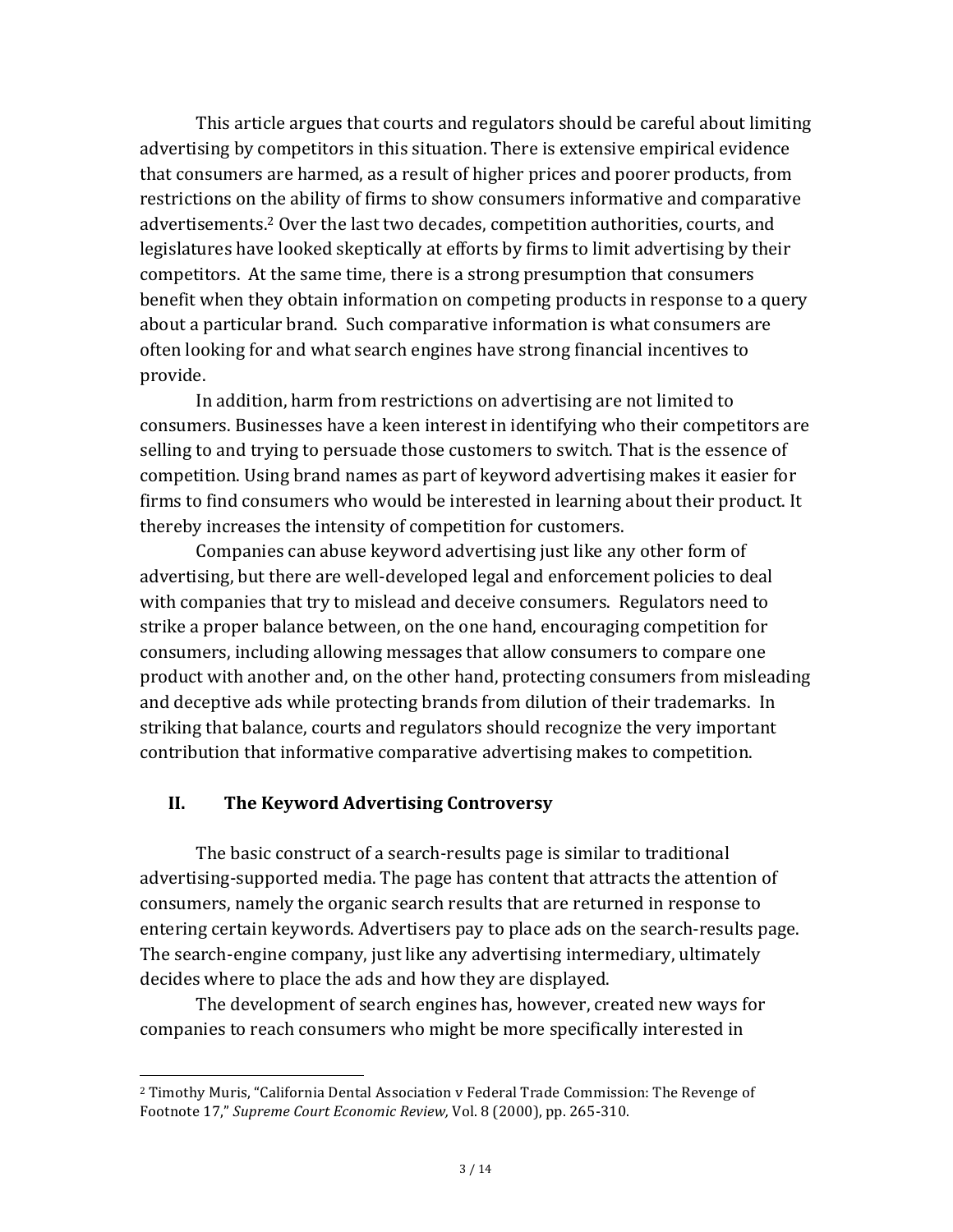learning more about their products.<sup>3</sup> In this way, the mechanics behind a search results page are different from traditional media.

The unpaid content of the search results page comes from an algorithm that tries to deliver the most relevant results based on the keywords the consumer has typed in. The paid content of the search results page comes from a different algorithm that considers both the relevance of the advertisement to the user's query and the maximum amount an advertiser is willing to pay for specific key words. $4$ The algorithm determines how many ads to place on the search-results page and where to place them.<sup>5</sup>

Search engines have dramatically reduced the cost for businesses of reaching consumers. They provide companies with the ability to promote themselves for free through the organic search results, and have provided a key role in promoting the indexing of websites and their content. As a result, companies invest in searchengine optimization to help ensure that consumers will find links to their websites when they type in relevant key words. This enables companies to match themselves with prospective customers and inform those customers about the uses and characteristics of their products.

Search engines also provide companies with the ability to pay for advertising and thereby increase their chances of reaching relevant consumers. For example, a new tapas bar in Boston could buy search-ads on Google using the keywords "tapas" bar restaurant Boston South End" and achieve the top left spot on the first searchresults page for \$3.16 a click if it had up to \$100 per day to spend. It would not pay at all unless users actually clicked on the ads. $6$ 

The keyword controversy results from the ability of advertisers to bid on keywords that correspond to competing brand names in order to enhance the likelihood of reaching all consumers interested in purchasing a certain type of product. For example, when one of the authors typed in "Gucci handbag" into Google, the right-hand side of the search result page, labeled clearly as "sponsored links," contained ads in the 7<sup>th</sup> (Nordstrom.com) and 9<sup>th</sup> (couture.com) position for third party websites.<sup>7</sup> Upon clicking the link, handbags from many brands besides

 $3$  For a general introduction, see David Evans, "The Economics of the Online Advertising Industry," *Review of Network Economics, Vol. 7, No. 3, September 2008.* 

<sup>&</sup>lt;sup>4</sup> In assessing relevance, some search engines, such as Google, use a "quality score." Factors that determine the quality score include the historical click through rate for the ad, the click through rate for the url for the advertiser, and the quality of the landing page for the ad, among others. See http://support.google.com/adwords/bin/answer.py?hl=en&answer=2454010.!

 $5$  Ads on the first page are more valuable to advertisers than those placed on the second and subsequent search results pages. Search engines provide guidance on how much an advertiser needs to bid to get on the first page.

 $6$  Based on information gathered by a Boston-based researcher on 27 July 2012.

 $7$  Based on submitting a query on from a computer in the Boston area on 26 July 2012. Results for queries from different locations and times may differ.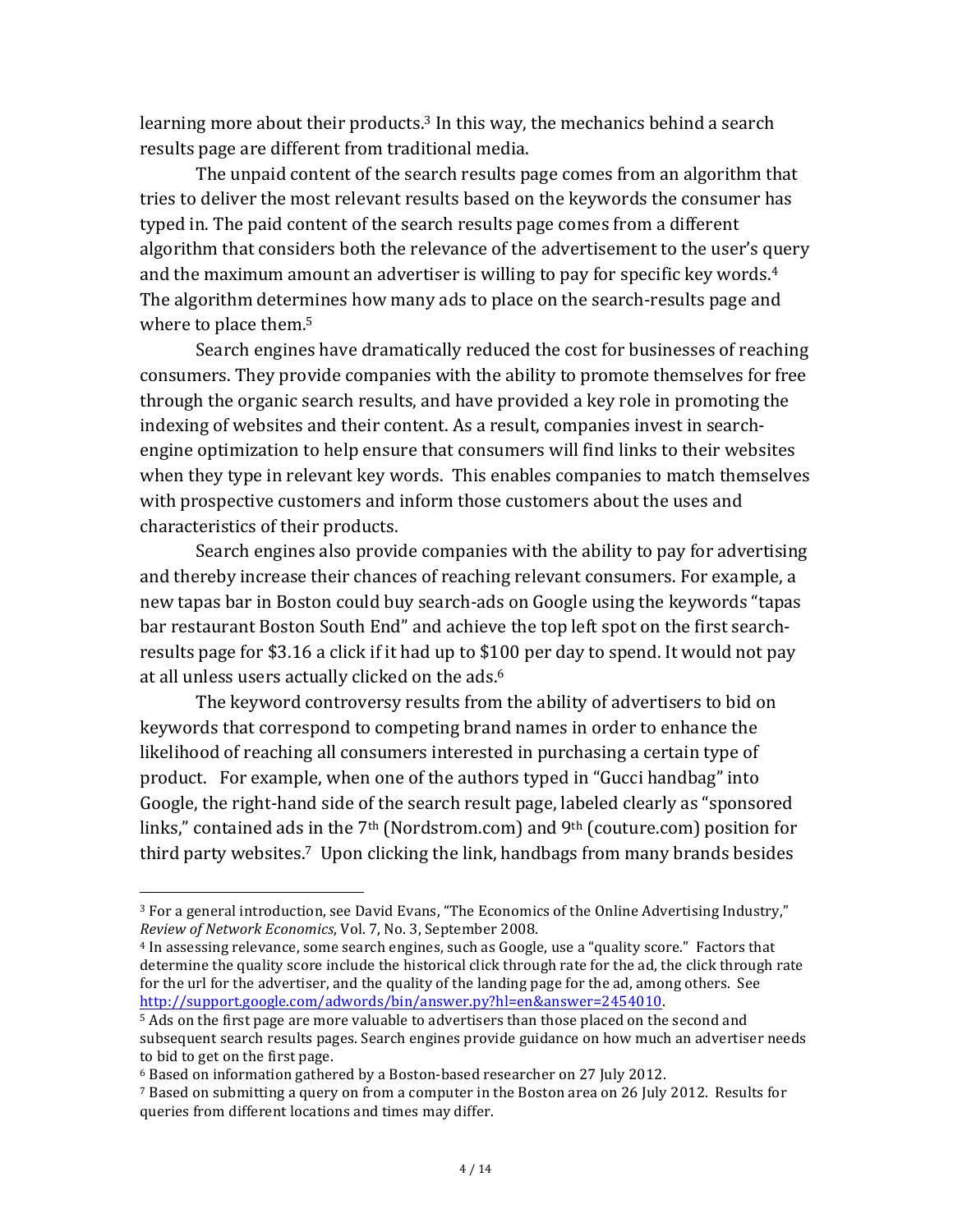Gucci could be purchased. Both Nordstrom and couture.com might have entered "Gucci handbag" as one of their keywords and bid on them. Nordstrom and couture.com might have been able to get their ads displayed on the top of the page, or higher in the stack on the right-hand side of the page, if they had paid more for "Gucci handbag," assuming that their advertisements were otherwise relevant to the users' query.<sup>8</sup>

Of course, the brand whose name consumers have used in the query would most likely prefer that consumers not see information about the brand's competitors. But search engines, like all advertising supported media, are two-sided platforms, with two sets of customers whose welfare needs to be considered.<sup>9</sup> It is not at all obvious that consumers who type in the name of one brand are harmed when they see advertisements for another brand. Consumers may be performing widespread searches and comparisons and not just looking for a particular vendor. Even if they didn't intend to do a widespread search they may value the serendipitous finding that there are alternatives and value search-engine platforms that provide additional information. In some cases, consumers may intentionally type in a brand name because they know that it will tend to display results for other luxury products. It would therefore seem likely that consumers would *benefit* from seeing information on other alternatives. Indeed, the search engine has strong incentives to deliver useful search results to consumers because that is how it generates the traffic that it sells to advertisers.

Some of the keyword advertising decisions to date have hinged on whether the courts believed that consumers could distinguish between the brand name they typed in and the sponsored links that appear for competitors.<sup>10</sup> Other decisions have considered the extent to which the search-engine intermediary is liable for alleged confusion caused by sponsored links that display advertisements from counterfeit sites.<sup>11</sup> From the standpoint of social welfare, however, the courts and regulators

<sup>!!!!!!!!!!!!!!!!!!!!!!!!!!!!!!!!!!!!!!!!!!!!!!!!!!!!!!!</sup>  $8$  An advertiser cannot just pay more to get a better spot on the search-results page since the allocation of sponsored links to spots depends both on bids and the quality score. For instance, if a company bids on a keyword and its landing page and advertisement are completely irrelevant to a users' query, the ad is not likely to appear no matter how much the advertiser bids. Nevertheless, bidding more increases the likelihood of getting better spots, and having an advertisement that is more likely to be clicked will also increase the probability of getting a better spot.

<sup>&</sup>lt;sup>9</sup> Simon P. Anderson and Jean J. Gabszewicz, (2006). "The Media and Advertising: A Tale of Two-Sided Markets," *Handbook of the Economics of Art and Culture*, eds. Victor Ginsburgh and David Throsby, Elsevier B.V.,

<sup>&</sup>lt;sup>10</sup> In *Rosetta Stone, Ltd. v. Google Inc.*, 730 F. Supp. 2d 531 (2010), the district court dismissed claims brought by Rosetta Stone holding that "no reasonable trier of fact could find that Google's practice of auctioning Rosetta Stone's trademarks as keywords triggers to third party advertisers for use in their Sponsored Link titles and text creates a likelihood of confusion as to the source or origin of Rosetta Stone's goods." The Fourth Circuit has since reversed and remanded the case. *See Rosetta Stone, Ltd. v. Google Inc.*, 676 F.3d 144 (4<sup>th</sup> Cir. 2012).

<sup>&</sup>lt;sup>11</sup> Australian Competition and Consumer Commission v Google. Inc. [2012] FCAFC 49.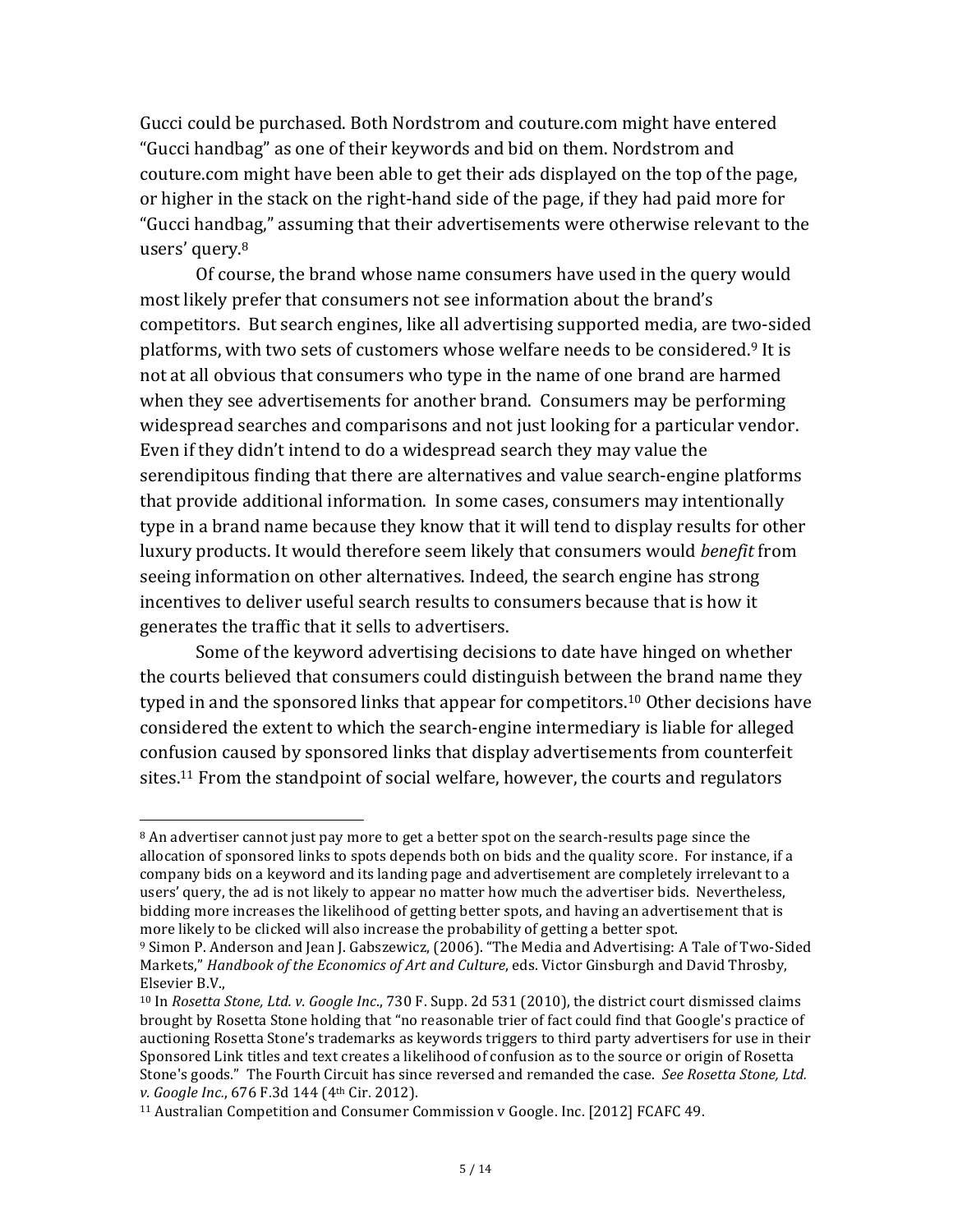should balance the costs stemming from confusion, when in fact this occurs, with two other considerations.

- $(1)$  The benefits that consumers who aren't confused get from more information, including comparative information, and increased competition.
- (2) The indirect effects of court and regulatory decisions that increase the risks to search engine intermediaries of helping businesses target and inform consumers who have expressed interest in their rivals.

We return to this cost-benefit analysis later.

# **III.** Targeting Competitor's Customers

Although search-based advertising is still in its teens, targeting the customers of competitors isn't new, only the technology is different. Brand-name based keyword advertising is similar in many respects to other practices that firms have traditionally engaged in, and that intermediaries help these firms engage in, to target their rival's customers.

It has always made business sense for companies to target their competitors' customers. Those consumers have already signaled that they are interested in a similar product. In many cases a competitor's customers are more likely sales prospects than people selected in some other way. A new company in a relatively mature market will want to position its product by making a comparison to a reference product. This is usually an effective means of communicating with the consumer and providing information about the quality of the product. In many instances, a new entrant does not have much choice but to make reference to another competing product in order to persuade the customers of incumbents to switch and will want to target them. In almost all these cases the rival entrant is using information generated by the incumbent brand and therefore could be accused of free riding.

Firms base new locations in part on where their rivals have located. In some cases they may decide they do not want to be near rivals to maximize their market share. But in other cases they may decide to locate right next to rivals because they realize an externality from the foot traffic generated by their rivals. Some of the people who are attracted to the rival might be attracted to them. They are free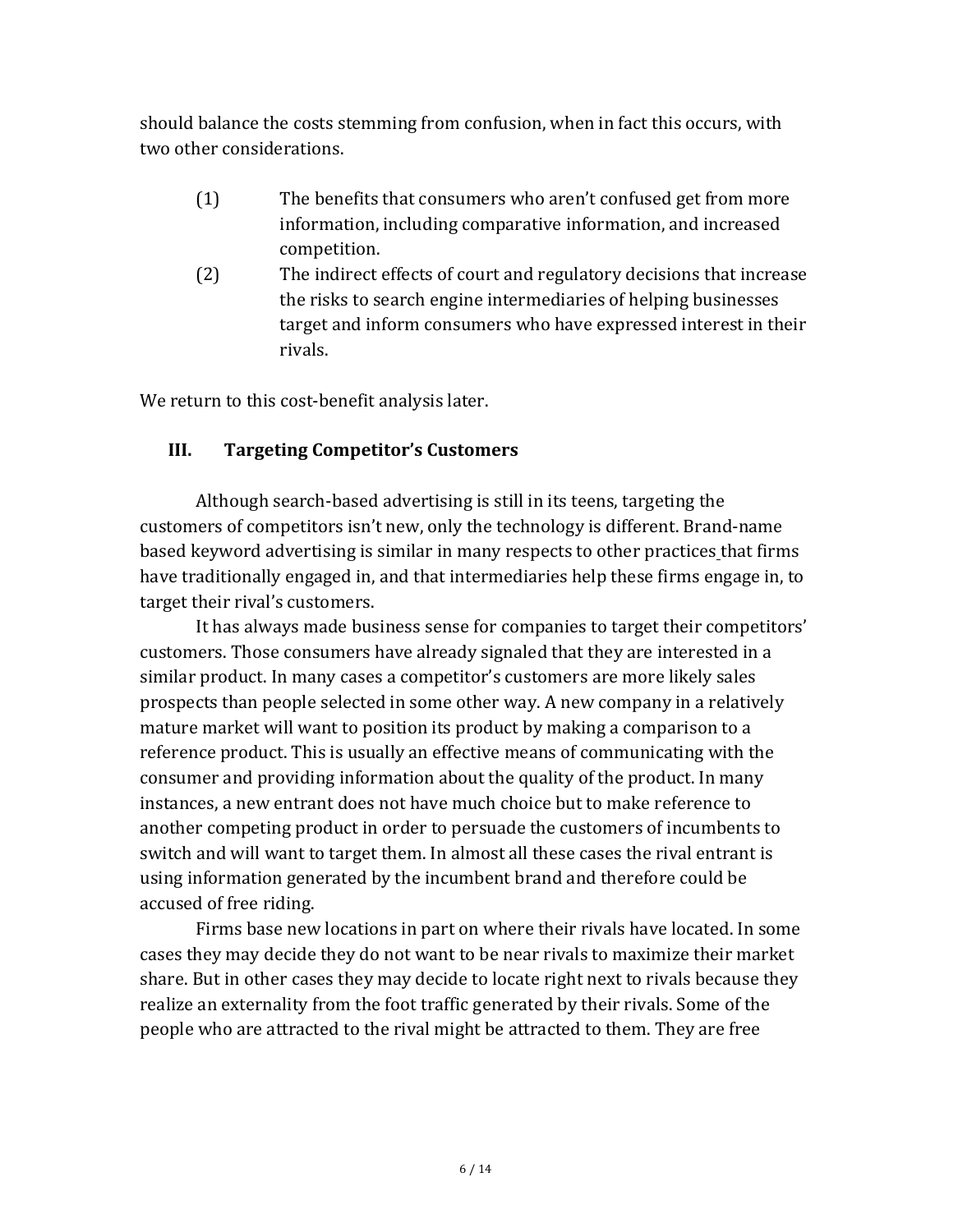riding in another way as their rival may have identified a location that is particularly good for their product.<sup>12</sup>

Brands also pay slotting fees for placement on supermarket shelves. Those fees depend in part on the position on the shelf. Typically, similar products are placed together so that consumers get an opportunity to review product brands relative to each other. As a result, if a consumer goes to buy Kellogg's Corn Flakes at a Superama in Mexico City she will go to a cereal aisle where, surrounding Kellogg's cereals, she will see several other brands including Quaker, Post, Granvita, Bimbo, Maizoro and Nutrisa. Any new entrant into the cereal business will be placed in that aisle and established brands like Kellogg's or Bimbo will have no say in the supermarket's decision.

Marketing companies also collect information on what products consumers have bought.<sup>13</sup> They sell that information to rival companies that will enable them to target those consumers. For example, if a consumer buys Pampers she may receive a coupon from Huggies. Some retail stores also use consumer purchase decisions to promote rival products. For example, if you buy ibuprofen, a pain reliever, under the brand name Advil at CVS Pharmacy you may get a coupon to try the CVS generic version of ibuprofen.

These situations involve essentially the same issues as in brand-name based keyword advertising. The communication between the intermediary and the company that wants to know about its rival's customers will typically involve a request that relates to the brand name of the rival: "tell me what retail storefronts I could rent near Starbucks," "tell me who bought Huggies", or "put me near the Kellogg's cereals." All of these situations involve trading on information involving consumer purchases of a rival's products.<sup>14</sup> Keyword advertising differs from these situations mainly in its immediacy: for example, rather than having to wait for a consumer to buy a product, get recorded in a database, and have that information conveyed, a firm can use a search engine's tools to cater to consumers in real-time as they search for rivals' products.

Keyword advertising using brand names helps companies compete for a common pool of customers. It makes it possible for firms to let people that have expressed interest in a brand, in particular by conducting a search using the name of this brand, know that there is a competing alternative. As with other methods for targeting a rival's customers, keyword advertising increases competition for

 $12$  Andrea Shepard studied this in the case of gasoline stations, which tend to cluster around each other instead of spreading out over a given location. See Andrea Shepard (1991). "Discrimination and Retail Configuration," *Journal of Political Economy*, Vol. 99, No. 1, pp. 30-53.

<sup>&</sup>lt;sup>13</sup> In the United States, companies that provide this service include Affinity Solution, Catalina Marketing, and FreeMonnee.

 $14$  Like keyword advertising in some cases the intermediary could pass on information to a firm that offers a counterfeit product and is otherwise trying to deceive the consumer.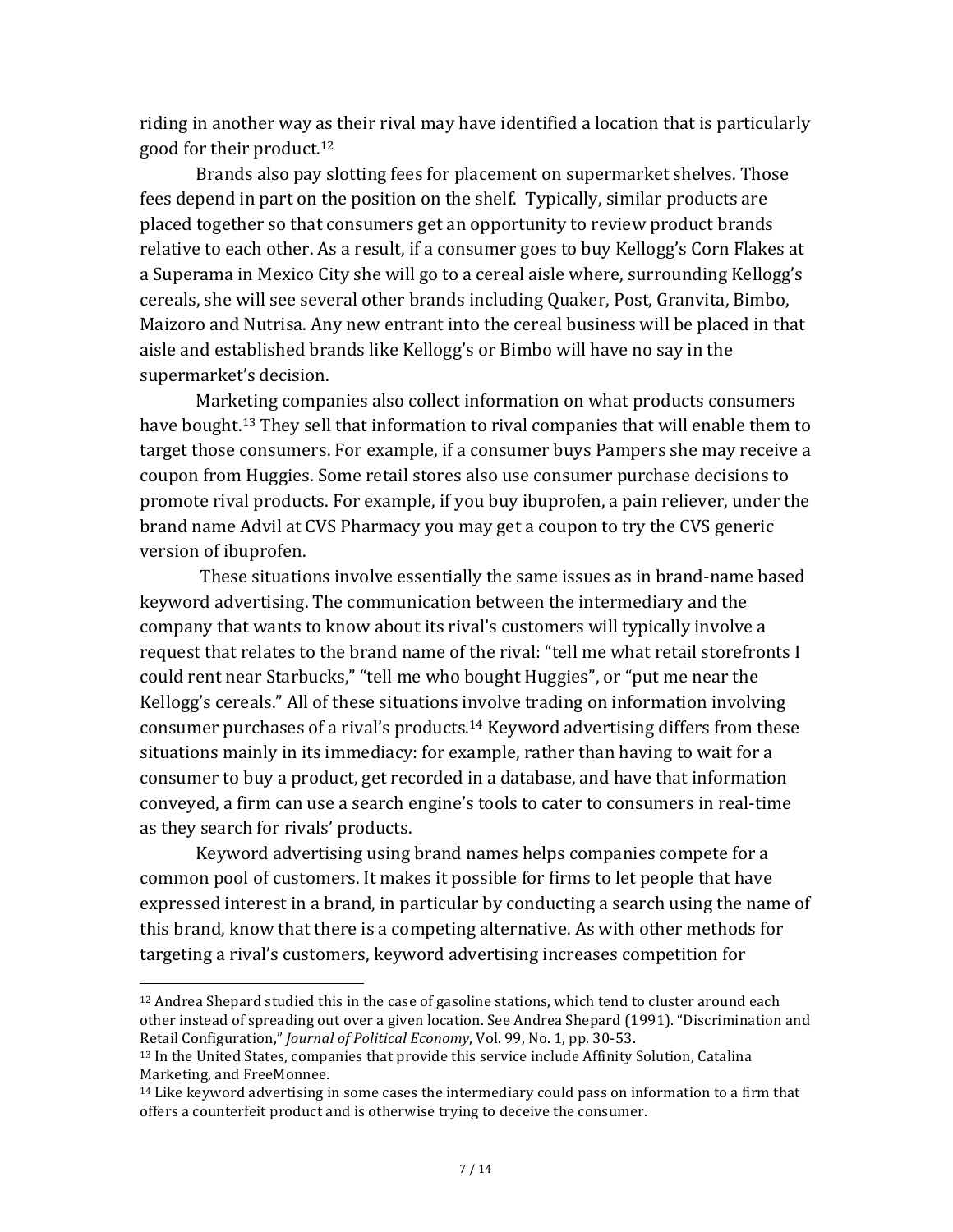consumers and likely improves customer satisfaction by enabling a better match between customers and producers at reduced prices and better quality. And, as with other methods, keyword advertising makes it easier for new firms to enter and compete with established players.

# **IV.** The Economics of Advertising and Its Restriction

Keyword advertising generally provides concise information on firms. Most importantly, it enables a consumer to click on a link that takes the consumer to a website where the consumer can obtain more information and buy the product. Keyword advertising also includes a small amount of other basic information underneath the link. That is, it typically involves what is called "informative" advertising."15

Economists have found that informative advertising is a market solution to a problem of imperfect information and as such has important procompetitive effects. Informative advertising helps people find information about price and product features. For commodity products it enables consumers to search for the best price and location. For differentiated products advertising helps consumers find the best product that meets their needs. In particular, by enabling producers to advertise the characteristics of their products, possibly in comparison to other products, it helps consumers and producers find the best matches.

Informative advertising is especially important for companies that are trying to introduce new products, whether those are established companies or startups. Making consumers aware of these new products is likely to be important. For one, new products can increase social welfare considerably, a subject that has received considerable attention by economists.<sup>16</sup> In introducing a new product to retailers, a manufacturer may use heavy advertising, for example. The manufacturer may also engage in significant advertising to counter switching costs and general consumer

<sup>!!!!!!!!!!!!!!!!!!!!!!!!!!!!!!!!!!!!!!!!!!!!!!!!!!!!!!!</sup> <sup>15</sup> For an overview, see Keith Bagwell (2007), "The Economic Analysis of Advertising", in M. Armstrong and R. Porter eds., *The Handbook of Industrial Organization*, vol. 3, Amsterdam: North Holland. Some economists have argued that "persuasive advertising," such as the kind frequently seen on television, does not provide any value to consumers and results in higher prices as advertisers recoup their costs, while others have argued that persuasive advertising has several positive features that ultimately benefit consumers. This debate isn't relevant here since the format of keyword advertising typically is not conducive to persuasive advertising.

<sup>&</sup>lt;sup>16</sup> Jerry A. Hausman, "Valuation of New Goods Under Perfect and Imperfect Competition," in *The Economics of New Goods* (Chicago: University of Chicago Press, 1996), pp. 207-248, and Amil Petrin (2002), "Quantifying the Benefits of New Products: The Case of Minivan," *Journal of Political Economy*, Vol. 110, No. 4, pp. 705-729, to name only a few.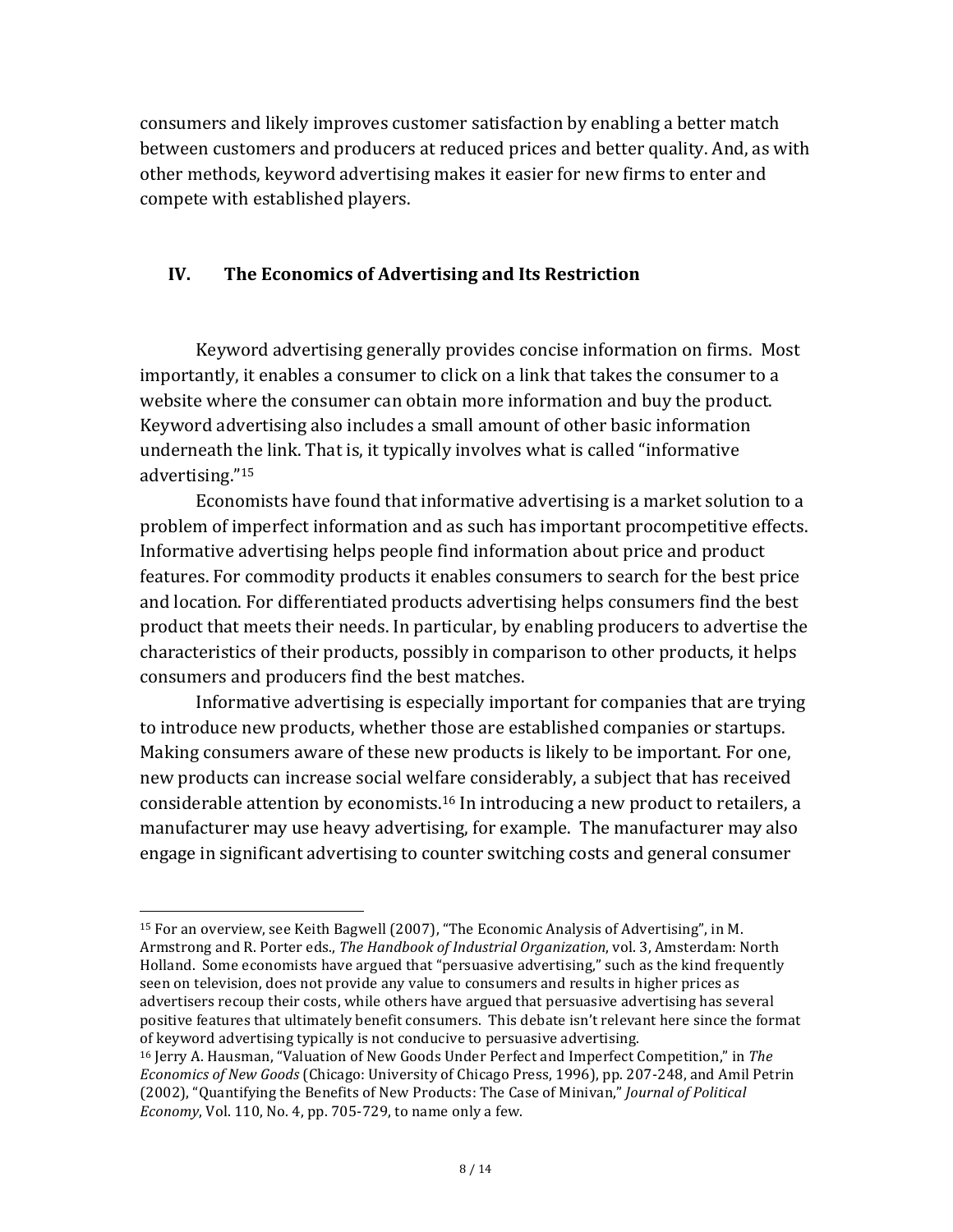inertia. One study found that informative advertising based on comparisons with existing brands is particularly helpful for new brands to establish themselves.<sup>17</sup>

The best way to see the importance of informative, including comparative, advertising to competition is to look at what happens when this sort of advertising is limited or banned. Economists who have studied various attempts by governments and trade associations to restrict advertising have found overwhelmingly that these restrictions harm consumers by raising price and lowering quality.

The classic study by Lee Benham found that optometrist prices in U.S. states that prohibited advertising by this profession were 25 percent higher than in states that did not prohibit advertising.<sup>18</sup> Subsequent studies extended and confirmed his analysis. Kwoka, for example, tested the claim that advertising reduces prices and quality for optometric services. He found that average market quality is greater with advertising and that there are considerable social benefits from loosening advertising restrictions.<sup>19</sup> More recent studies, exploiting more sophisticated computational techniques, such as Haas-Wilson and Savoca's study into provider choice for contact lenses have put an emphasis on the significant effects of advertising limits and regulation on consumer choices, a lesson that should not be lost when considering new restrictions on advertising.<sup>20</sup>

Economists also have looked at these same effects on other products and services, including legal services, and prescription drugs sales at the retail level. Following Benham's classification of restrictive vs. non-restrictive states in terms of advertising regulations, Cady estimated the cost to consumers of imposing limits to advertising for prescription drugs at \$135 to \$152 million in 1970 (almost 4 percent of total prescription drug sales). He found that advertising prohibitions and limitations resulted in higher retail prices in pharmacies for these drugs—a net transfer from consumers to retailers.<sup>21</sup> In legal services, Muris and McChesnev, for example, found cost-savings resulting from increased advertising, mainly due to increased volume. They also addressed concerns about potential quality reductions

<sup>&</sup>lt;sup>17</sup> Dhruv Grewal, Sukumar Kavanoor, Edward F. Fern, Carolyn Costley and James Barnes (1997), "Comparative versus Noncomparative Advertising: A Meta-Analysis," *Journal of Marketing*, Vol. 61, No. 4, pp. 1-15.

<sup>&</sup>lt;sup>18</sup> Lee Benham (1972), "The Effect of Advertising on the Price of Eyeglasses" *Journal of Law and Economics*, Vol. 15, No. 2, pp. 337-352.

<sup>&</sup>lt;sup>19</sup> John E. Kwoka (1984), "Advertising and the Price and Quality of Optometric Services", *The* American Economic Review, Vol. 74, No. 1, pp. 211-216.

<sup>&</sup>lt;sup>20</sup> Deborah Haas-Wilson and Elizabeth Savoca (1990), "Quality and Provider Choice: A Multinomial Logit-Least- Squares Model with Selectivity", *Health Services Research*, Vol. 24, No. 6, pp. 791-809. The authors note: "We see that the advertising and licensing restrictions have the largest effects on consumer choices. When advertising is prohibited, the probability of selecting an optometrist drops from 69 percent to 49 percent."

<sup>&</sup>lt;sup>21</sup> John F. Cady (1976), An Estimate of the Price Effects of Restrictions on Drug Price Advertising, Economic Inquiry, Vol. 14, No. 4, p. 493.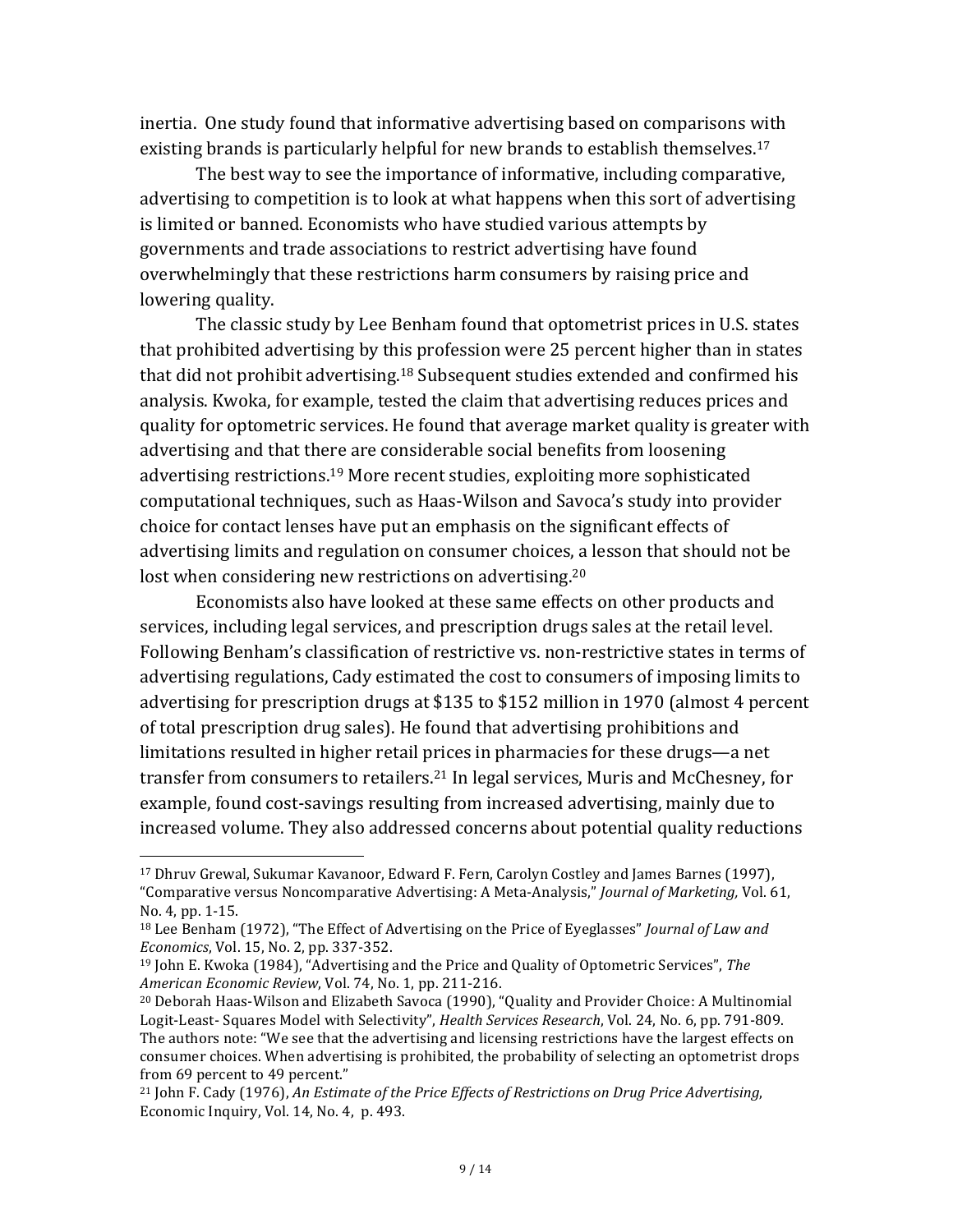resulting from increased advertising, concluding that lower prices do not lead to lower quality in their study.<sup>22</sup> Cox et al, also reviewing legal services, looked at routine legal services in 17 metropolitan areas in the U.S. and found that advertising exerts a downward pressure on prices and that the amount of time expended in offering routine services will consequently fall, leading to more efficient levels of quality offered.<sup>23</sup>

Almost all of the numerous subsequent studies of diverse industries have found similar results for quality as well as prices.<sup>24</sup> Restricting informative keyword advertising is likely to have the same sort of adverse effects on competition.

## **V. Government Policy Towards Advertising Restrictions**

Historically, there were many restrictions on the ability of firms to advertise. Trade associations imposed many of these restrictions on their members. In other cases governments imposed restrictions as a result of lobbying efforts by industry interests. Beginning with efforts by the U.S. Federal Trade Commission in the 1970s, competition authorities and other policymakers have recognized that these restrictions were anticompetitive and have worked towards eliminating them. Despite this, there is continual pressure to limit advertising.

The FTC began attacking advertising restrictions in the  $1970s$ .<sup>25</sup> In 1978 the FTC preempted state advertising prohibitions by issuing the "Trade Regulation Rule" on Advertising of Ophthalmic Goods and Services." A year later it challenged various advertising restrictions in professional codes of ethics for the American Medical Association and American Dental Association. During the 1980s it challenged various restrictions by state boards that regulate professions. As Beales has observed, "[t]hese widely supported commission actions reflect the belief that truthful advertising is an important competitive weapon that should be encouraged." Some of these restrictions in question involved brand comparisons. The FTC concluded, however, "[c]omparative advertising, when truthful and nondeceptive, is a source of important information to consumers and assists them in

<sup>&</sup>lt;sup>22</sup> Timothy J. Muris and Fred S. McChesney (1979), "Advertising and the Price and Quality of Legal Services: The Case for Legal Clinics", *American Bar Foundation Research Journal*, Vol. 4, No. 1, pp. 179-207.

<sup>&</sup>lt;sup>23</sup> Steven R. Cox, John R. Schroeter and Scott L. Smith (1985), "Attorney Advertising and the Quality of Routine Legal Services, *Review of Industrial Organization*, 2, 340-354 and John R. Schroeter, Scott L. Smith and Steven R. Cox, (1987) "Advertising and Competition in Routine Legal Service Markets: An Empirical Investigation", *The Journal of Industrial Economics*, Vol. 36, No. 1, pp. 49-60.

 $24$  See Muris, above, for a survey and citations to the dozens of studies that have been done. <sup>25</sup> J. Howard Beales III (1991), "What State Regulators Should Learn from FTC Experience in Regulating Advertising," *Journal of Public Policy & Marketing*, Vol. 10, No. 1, pp. 101-117.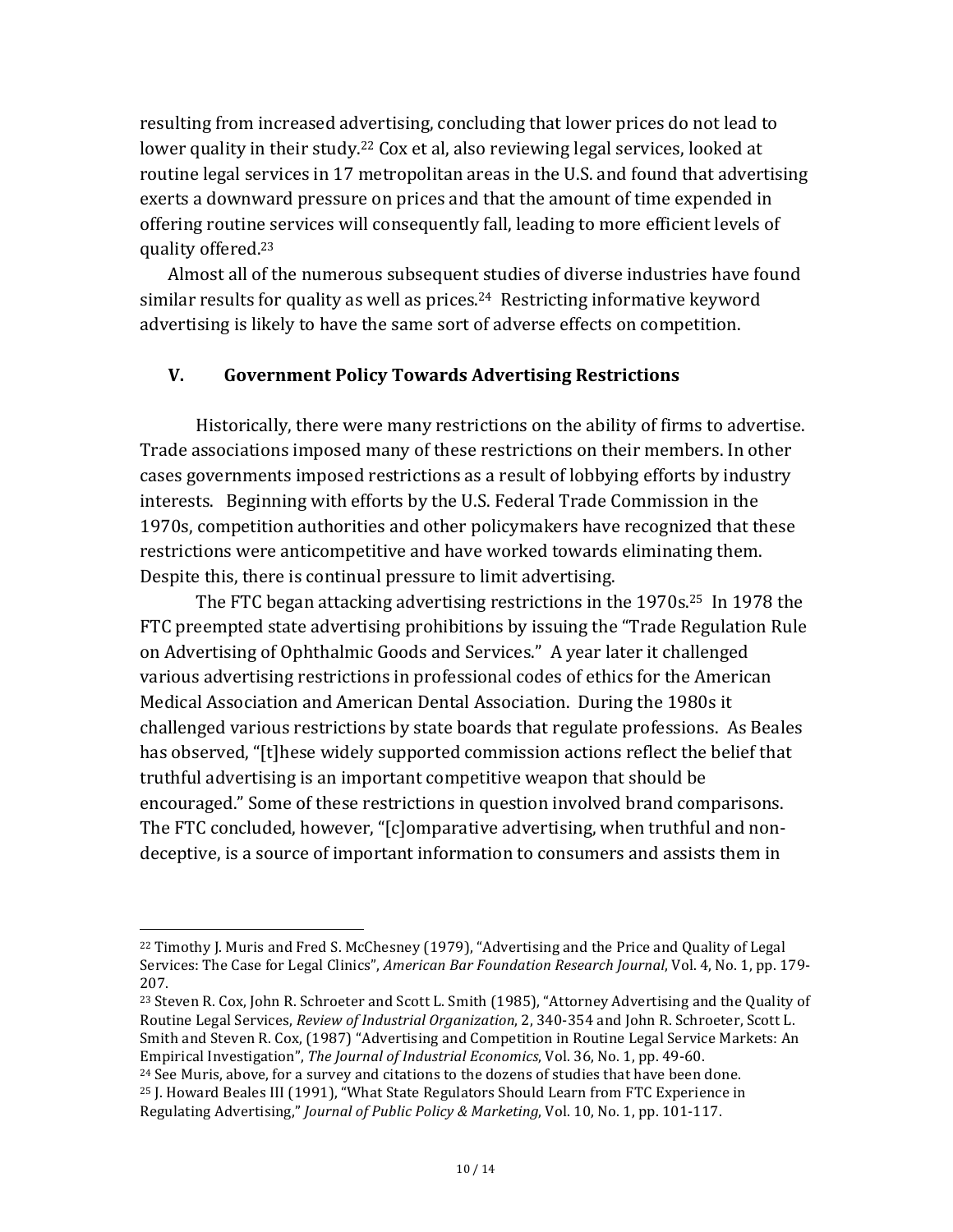making rational purchase decisions. Comparative advertising encourages product improvement and innovation, and can lead to lower prices in the marketplace." $26$ 

In Europe, restrictions on advertising were more severe and long lived than in the U.S., where many countries continued to have laws that prohibited or restricted advertising well into the 1990s. Even the United Kingdom, a jurisdiction with regulatory standards more akin to the U.S., prohibited comparative advertising until 1994. When the European Union looked into rationalizing these policies it decided to end them largely and published a directive in April 2000, to harmonize its laws on comparative advertising. In its preamble, the EU Directive emphasized the importance of comparative advertising as a consumer decision-making tool and a stimulus of competition. It therefore allowed comparative advertising.<sup>27</sup> As in the U.S., restrictions on advertising continue to be a competition concern as the EU's Commission noted in its 2004 "Report on competition in Professional Services", which asks regulatory authorities and professional bodies in Member States to put in place pro-competitive and transparency-enhancing mechanisms that can empower consumers.<sup>28,29</sup> In fact, the 2006 Misleading and Comparative Advertising

<sup>!!!!!!!!!!!!!!!!!!!!!!!!!!!!!!!!!!!!!!!!!!!!!!!!!!!!!!!</sup> <sup>26</sup> Statement of Policy Regarding Comparative Advertising, Federal Trade Commission, Washington, D.C., August 13, 1979. This policy statement has had a long lasting impact in directing the FTC's approach to advertising as can be seen throughout various actions and decisions by the FTC since then. For example, in 1994, the Commission issued consent orders barring body armor producers' association from restricting the use of comparative advertising Personal Protective Armor Ass'n, 117 F.T.C. 104, 107-08 (1994); likewise, in Ariz. Auto Dealers Ass'n, 117 F.T.C. 781, 784-85 (1994), it issued a consent order prohibiting the association from restrictive non-deceptive advertising behaviors. A recent case where restraints on advertising were deemed to have negative effects on competition is Polygram Holding v. Federal Trade Commission, 416 F.3d 29, 33 (D.D.C. 2005) where a lower court's decision was affirmed in considering that a "moratorium on advertising" with respect to products not part of the joint venture was anticompetitive, and further noting that "such restraints" by their nature tend to raise prices and reduce output". The more permissive approach towards comparative advertising, however, is older than the 1979 policy statement as can be gleaned form prior case law: Bates v. State Bar of Arizona, 433 U.S. 350, 785 (1977), stated that "price advertising plays an important role in the allocation of resources in a free enterprise system". Even in the 1960s, in Federal Trade Commission v. Proctor & Gamble Co., 368 U.S. 568, 603-04 (1967) the decision noted that "[p]roper advertising serves a legitimate and important purpose in the market by educating the consumer as to available alternatives" and is an aspect of "healthy competition".  $27$  Under the Directive comparative advertising is allowed provided it does not mislead, it compares like with like, does not confuse, discredit or take unfair advantage of a rival's trademark or presents goods as imitations of those bearing a protected name

<sup>&</sup>lt;sup>28</sup> Barigozzi, F. and M. Peitz, "Comparative Advertising and Competition Policy," *Recent Trends in* Antitrust: Theory and Evidence, Cambridge, MA: The MIT Press, 2006, pp. 215-263.

 $^{29}$  This overarching regulatory principle is reflected in the case law of the European Commission, which has consistently treated agreements that stifle advertising as anticompetitive. For example, in the *Austrian Banks (Lombard Agreement)* case, the Commission cited "the renunciation of advertising lending and deposit rates" as an avoidance of competition at an information level and thus an objectbased restriction of competition (Case 36.571, 11 June 2002, [2004] 5 CMLR 399, paragraph 79). Similarly, in the *Electrical and mechanical carbon and graphite products* case the Commission concluded that an "agreement not to advertise or participate in sales exhibitions can ... be considered a form of avoiding competition and maintaining existing market share" (Case 38.35, 3 December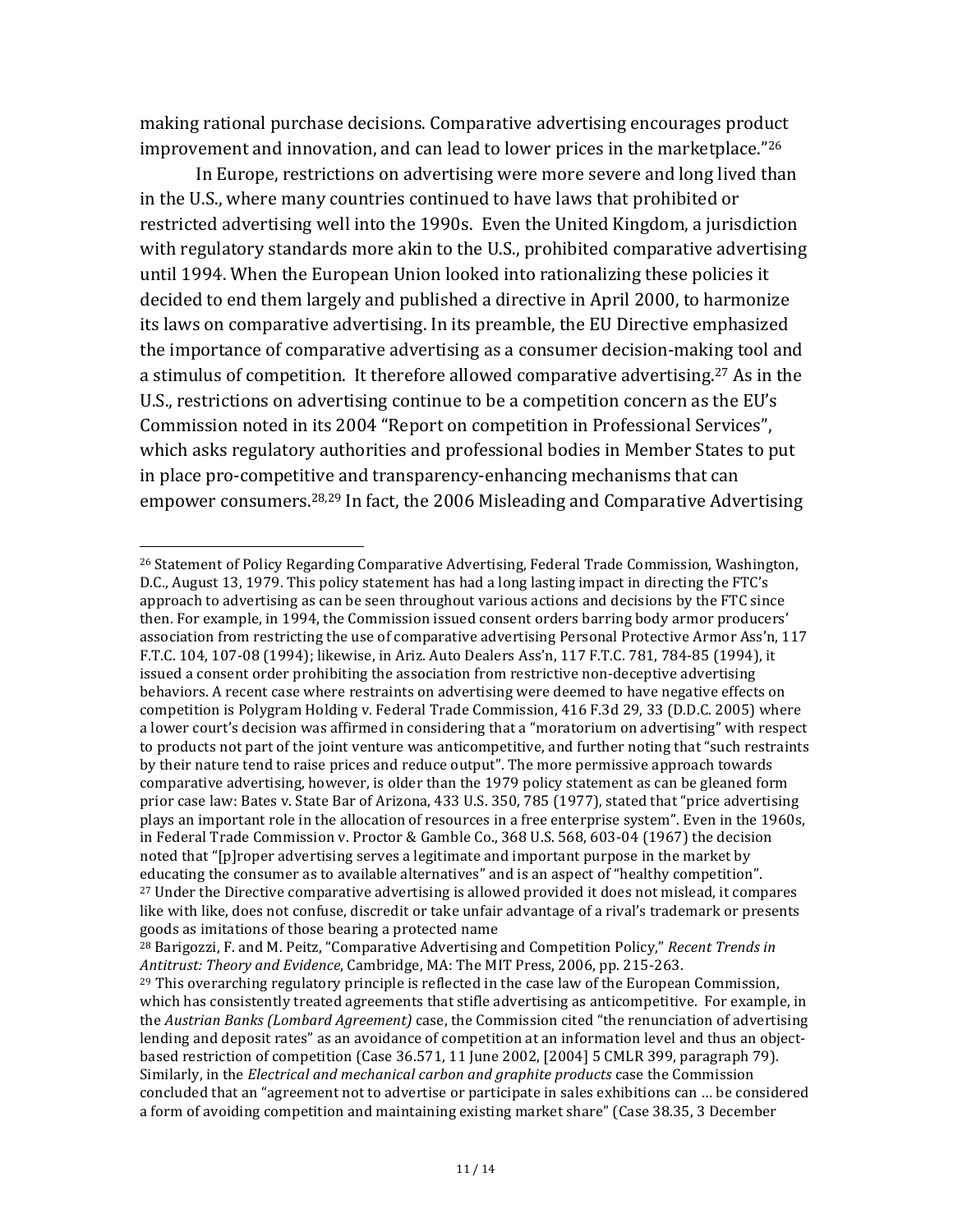Directive explicitly recognizes that comparative advertising "may be a legitimate means of informing consumers of [suppliers'] advantage".<sup>30</sup>

Of course, neither the U.S. nor the EU endorses untruthful or deceptive advertisements. However, the FTC in particular has recognized that the procompetitive benefits of advertising are so strong that policymakers need to be careful in restricting advertising on the grounds that it is misleading. As recently as 2007, in opposing state restrictions on legal advertising the Commission observed: $31$ 

Courts and other state policy makers should be careful not to restrict unnecessarily the dissemination of truthful and non-misleading advertising that may help consumers make more informed choices. Overly broad restrictions of truthful and non-deceptive information are likely to harm consumers of legal services by denying them useful information and impeding competition among attorneys. Accordingly, consumers are better off when policy makers address concerns about potentially deceptive advertising with narrowly tailored restrictions.

The FTC's call for states to "narrowly tailor" any restrictions imposed on potentially deceptive advertising recognizes that users' interests are served by allowing firms to present them with as many options as possible, so they can make more informed purchasing choices.

# **VI.** The Protecting Competitors or Protecting Against Consumer **Confusion?**

Modern competition policy recognizes that its purpose is to protect competition, for the ultimate benefit of consumers. Courts and competition authorities, to varying degrees around the world, have become properly skeptical of appeals by firms for protection against their competitors in the absence of demonstration that consumers ultimately lose. In the U.S., for example, courts no longer consider protecting the health of small businesses for its own sake.

!!!!!!!!!!!!!!!!!!!!!!!!!!!!!!!!!!!!!!!!!!!!!!!!!!!!!!!!!!!!!!!!!!!!!!!!!!!!!!!!!!!!!!!!!!!!!!!!!!!!!!!!!!!!!!!!!!!!!!!!!!!!!!!!!!!!!!!!!!!!!!!!!!!!!!!!!!!!!!!!!!!!

<sup>2003, [2005]</sup> CMLR 1062, paragraph 240); and in *Fine Art Auction Houses* (Case COMP/37.784, 30 October 2002, COM(2002)4283, paragraph 172), the Commission decided that an agreement not to include market share data in marketing materials constituted a distortion of competition.  $30$  Directive 2006/114/EC of the European Parliament and of the Council of 12 December 2006, Recital 8, OJ L 376 of 27 December 2006.

<sup>&</sup>lt;sup>31</sup> Brief of the Federal Trade Commission as *Amicus Curiae* Supporting Arguments to Vacate Opinion 39 of the Committee on Attorney Advertising Appointed by the Supreme Court of New Jersey, In the Matter of the Petition for Review of Civil Action Committee on Attorney Advertising Opinion 39. In the Supreme Court of New Jersey Docket No. 60,003. See www.ftc.gov/be/V070003opinion39.pdf.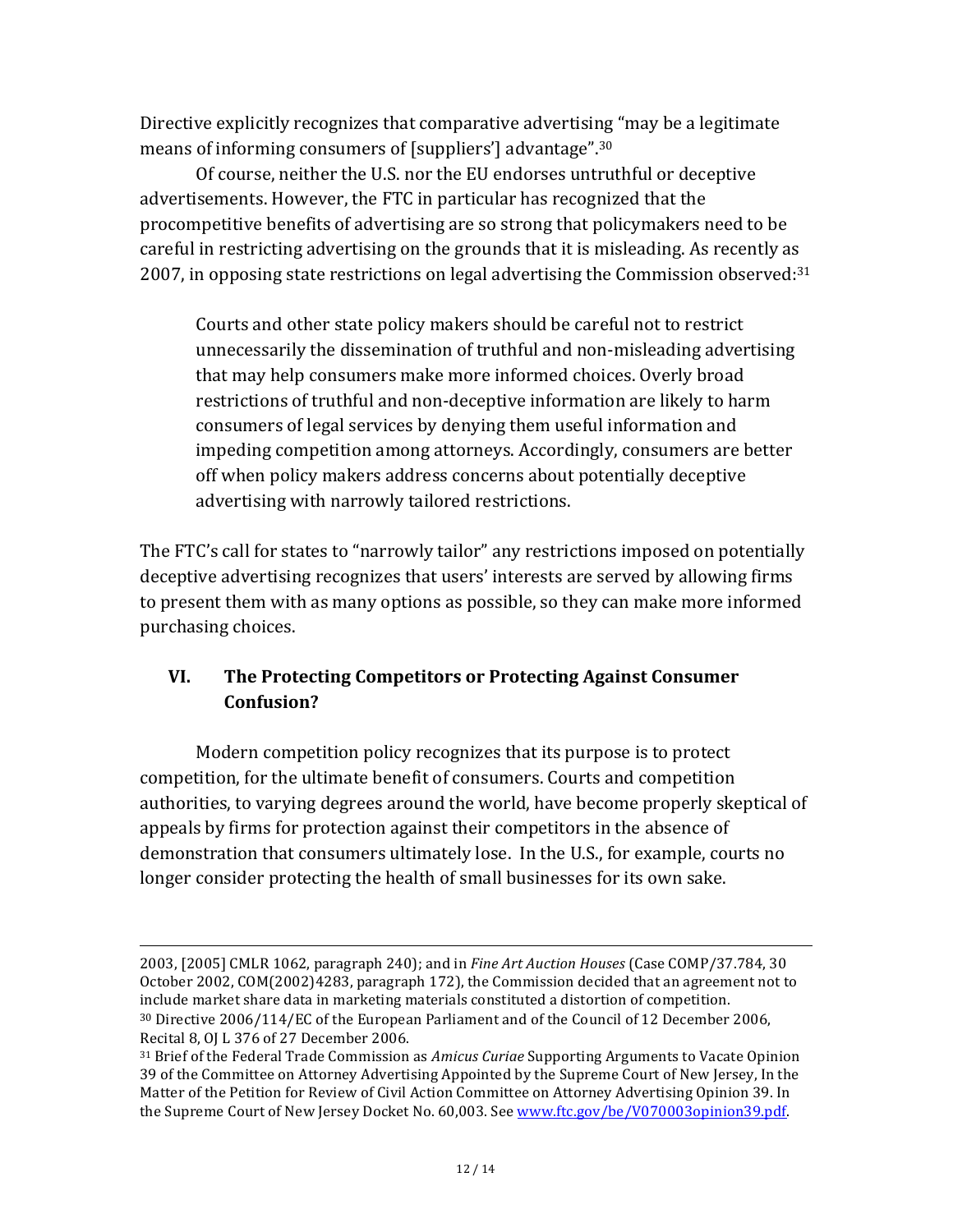Courts and regulators need to keep the interests of consumers, and not competitors, front and center in evaluating keyword-advertising restrictions involving the use of brand names. In evaluating keyword-advertising claims and their harm to competition, courts and regulators need to weigh the cost of restrictions against the benefits from limiting confusion. As discussed above, keyword advertising likely benefits consumers because it:

- offers consumers more information, reduces their search costs and gives them ready access to competitive alternatives;
- lowers the cost to firms of reaching their customers and thereby lowers the cost of doing business, making it easier to enter and challenge existing brands; and,
- intensifies competition between name brands and their rivals and thereby likely lowers prices and improves quality.

Recently, some companies have used the appearance of the relatively new keyword advertising technology to argue for restricting advertising by their competitors. They don't want their rivals to use the fact that a consumer has expressed an interest in their brand name—by typing in the brand name as part of the keywords for search—to reach those customers.

In evaluating proposals to restrict keyword advertising such as these, regulators and courts need to account for the fact that most consumers aren't confused by the practices at issue and are, in fact, likely to benefit from them for the reasons mentioned above. Forbidding search engines from using trademarked names at all as search terms would likely have a significant cost to consumers by eliminating an easy reference with which to compare existing or new products, resulting in important reductions in consumer benefits. Even more narrow remedies such as case-specific penalties for causing consumer confusion could discourage search engines from offering this service to advertisers, decreasing their value to consumers as a search tool and resulting in significant harm.<sup>32</sup>

New means of advertising, such as keyword advertising through search engines, should not preclude the strict technical analysis that has led courts and regulators in the recent past to exercise extreme caution in considering attempts to limit competitive advertising. As in other modes of advertising the costs of restricting comparative advertising can be higher than the likely benefits and these

 $32$  Courts and regulators would also need to take the costs of keyword advertising restrictions into account in striking the right balance between providing businesses the incentives to invest in brand names and securing a return on their risky investments and shielding these firms from the rigors of competition.